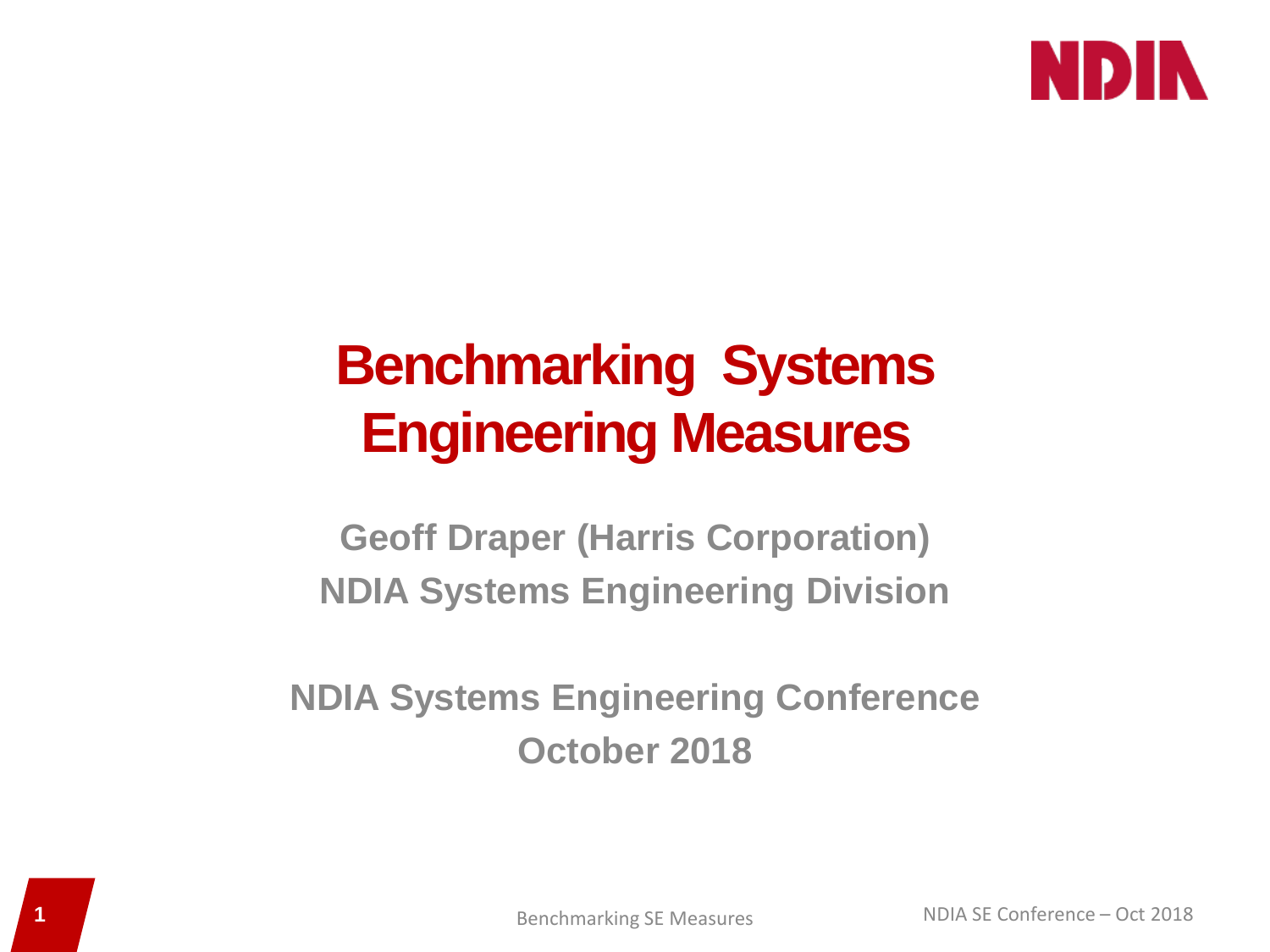# **What to Measure?**





How effective are common SE measures in providing insight and improvement in your organizations?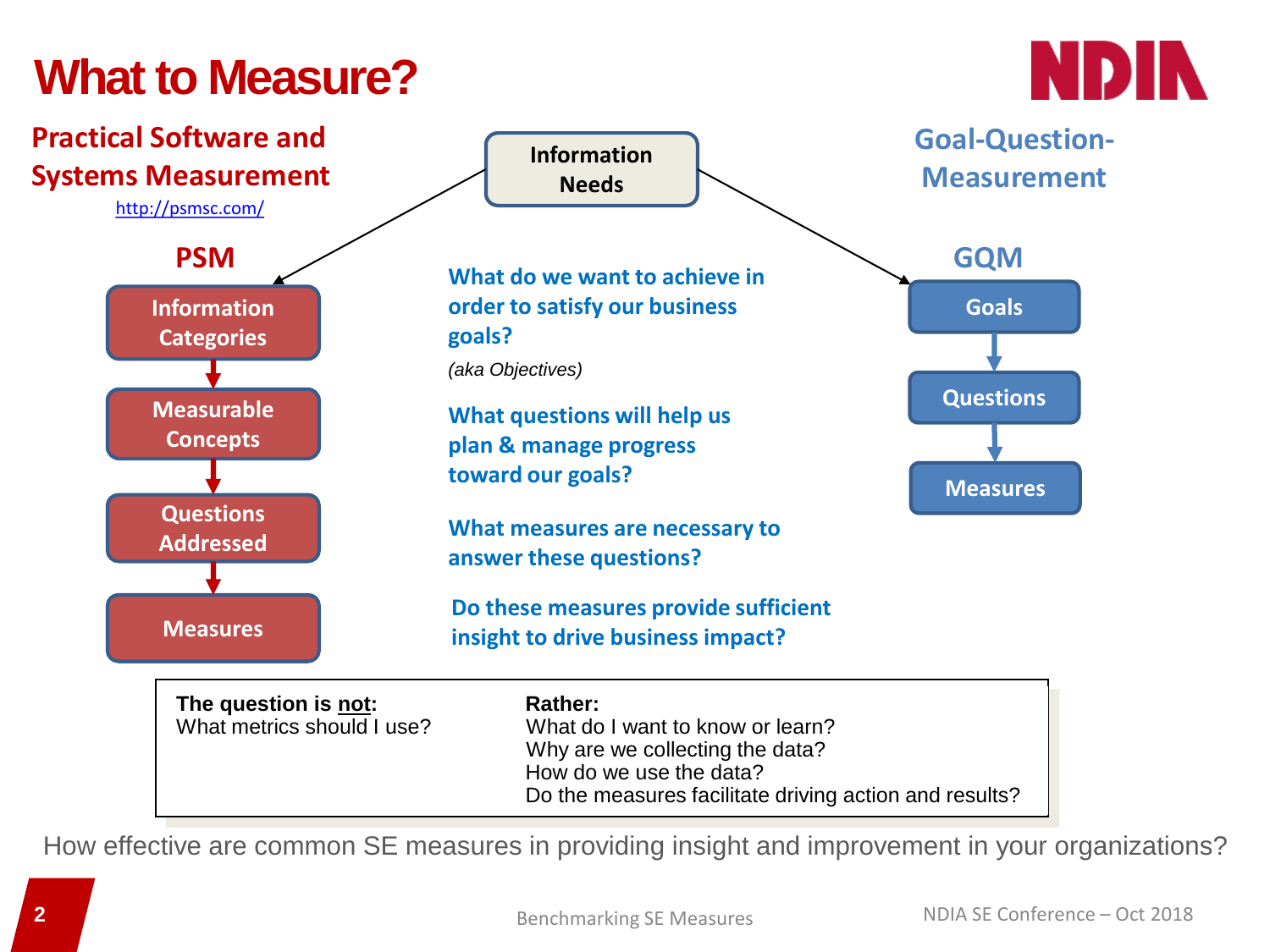# **Common Measurement Resources**

### **Standards:**

• ISO/IEC/IEEE 15939, Systems and software engineering – Measurement process

### **Measurement Processes:**

• Practical Systems and Software Measurement (PSM) [www.psmsc.com](http://www.psmsc.com/)

### **Common industry guidance / example measures:**

- Systems Engineering Leading Indicators Guide (SELI) (INCOSE, PSM, LAI, SEA) <http://www.psmsc.com/downloads/other/seli-guide-rev2-01292010-industry.pdf>
- PSM Guide (PSM) <http://psmsc.com/PSMGuide.asp>
- **SE Measurement Primer (INCOSE members)** [https://www.sebokwiki.org/wiki/Systems\\_Engineering\\_Measurement\\_Primer](https://www.sebokwiki.org/wiki/Systems_Engineering_Measurement_Primer)
- **Technical Measurement Guide (INCOSE, PSM)** [http://psmsc.com/Downloads/TechnologyPapers/TechnicalMeasurementGuide\\_v1.0.pdf](http://psmsc.com/Downloads/TechnologyPapers/TechnicalMeasurementGuide_v1.0.pdf)
- System Development Performance Measurement (NDIA, PSM) [http://psmsc.com/Downloads/Other/NDIA%20System%20Develpopment%20Performance%20Measurement%20Report.pdf](http://psmsc.com/Downloads/Other/NDIA System Develpopment Performance Measurement Report.pdf)
- Project Manager's Guide to Systems Engineering Measurement (INCOSE members) <https://connect.incose.org/Pages/Product-Details.aspx?ProductCode=TechGuidePMGuideSoft>

*The NDIA SE Division appreciates the support of INCOSE and PSM in granting permission to use example indicators in this presentation to solicit community feedback.*





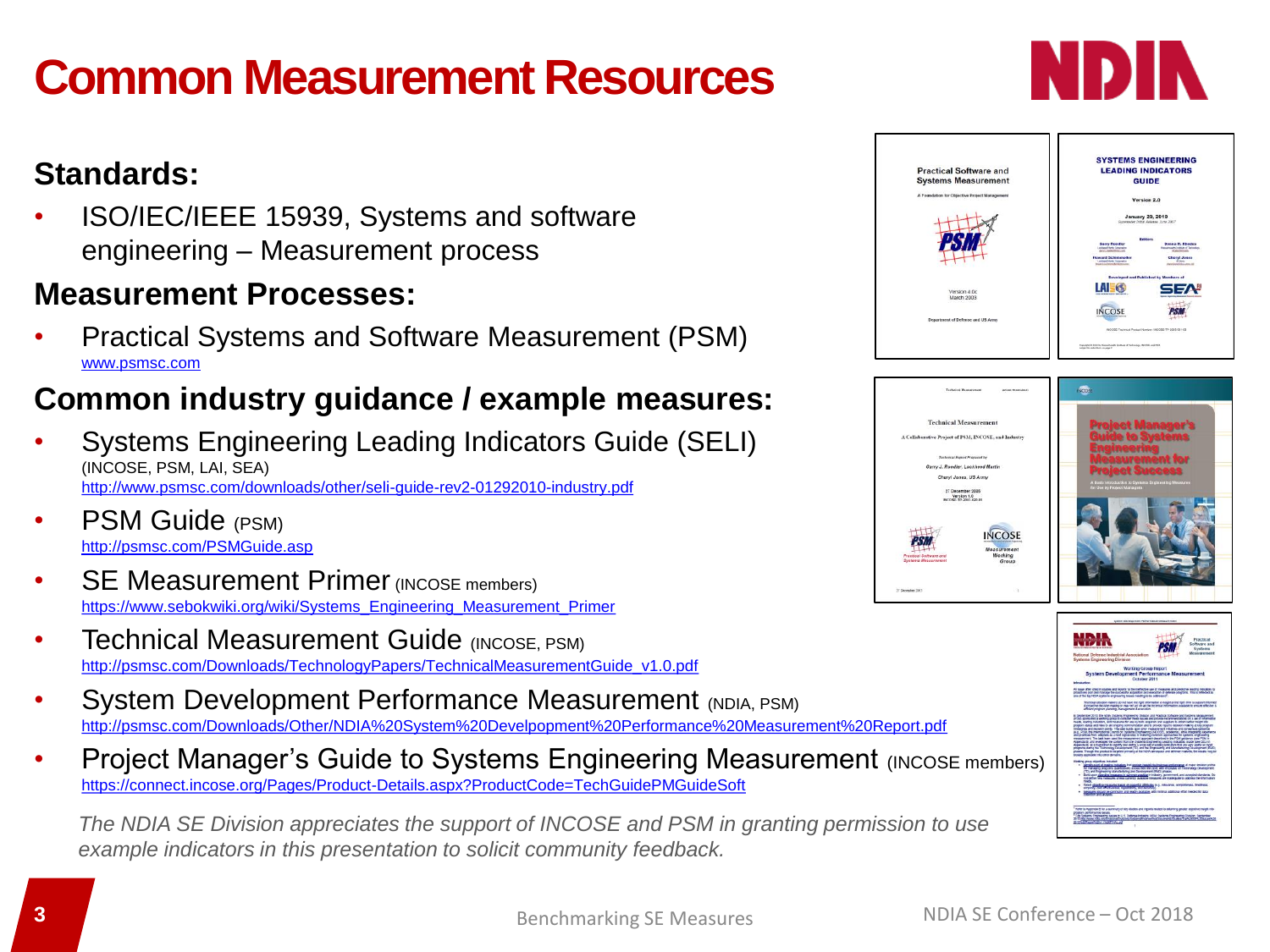# **Example SE measures**



#### **Practical Software & Systems Measurement (PSM)** <http://www.psmsc.com/>

| Issue - Category - Measure Mapping |                                                                                     |                                                                                                                                                                                                                                                                             |  |
|------------------------------------|-------------------------------------------------------------------------------------|-----------------------------------------------------------------------------------------------------------------------------------------------------------------------------------------------------------------------------------------------------------------------------|--|
| Common Issue<br>Ama                | <b>Moasuroment</b><br>Category                                                      | Moasuros                                                                                                                                                                                                                                                                    |  |
| Schedule and<br>Progress           | Milestone Performance<br><b>Work Unit Progress</b><br><b>Incremental Capability</b> | Milestone Dates<br>Critical Path Performance<br>Requirements Status<br>Problem Report Status<br><b>Review Status</b><br><b>Change Request Status</b><br><b>Component Status</b><br><b>Test Status</b><br><b>Action liem Status</b><br><b>Increment Content - Components</b> |  |
|                                    |                                                                                     | <b>Increment Content - Functions</b>                                                                                                                                                                                                                                        |  |
| Resources and<br>Cost              | Personnel                                                                           | Effort<br><b>Staff Experience</b><br>Staff Turnover                                                                                                                                                                                                                         |  |
|                                    | Financial Performance                                                               | <b>Earned Value</b><br>Cost                                                                                                                                                                                                                                                 |  |
|                                    | Environment and<br><b>Support Resources</b>                                         | Resource Availability<br>Resource Utilization                                                                                                                                                                                                                               |  |
| Product Size<br>and Stability      | Physical Size<br>and Stability                                                      | Database Size<br>Components<br>Interfaces<br><b>Lines of Code</b><br>Physical Dimensions                                                                                                                                                                                    |  |
|                                    | Functional Size<br>and Stability                                                    | Requirements<br>Functional Change Workload<br><b>Function Points</b>                                                                                                                                                                                                        |  |
| <b>Product Quality</b>             | <b>Functional Correctness</b><br>Supportability -                                   | Defects<br><b>Technical Performance</b><br><b>Time to Restore</b>                                                                                                                                                                                                           |  |
|                                    | Maintainability<br><b>Efficiency</b>                                                | <b>Cyclomatic Complexity</b><br>Maintenance Actions<br><b>Utilization</b><br>Throughput                                                                                                                                                                                     |  |
|                                    | Portability<br>Usability<br>Dependability -<br>Reliability                          | Timina<br>Standards Compliance<br>Operator Errors<br>Failures<br><b>Fault Tolerance</b>                                                                                                                                                                                     |  |
| Process<br>Performance             | Process Compliance<br><b>Process Efficiency</b>                                     | Reference Model Rating<br>Process Audit Findings<br>Productivity                                                                                                                                                                                                            |  |
|                                    | <b>Process Effectiveness</b>                                                        | Cycle Time<br><b>Defect Containment</b><br>Rework                                                                                                                                                                                                                           |  |
| Technology<br>Effectiveness        | Technology Suitability<br><i><b>Impact</b></i><br><b>Technology Volatilty</b>       | Requirements Coverage<br>Technology Impact<br><b>Baseline Changes</b>                                                                                                                                                                                                       |  |
| Customer<br>Satisfaction           | <b>Customer Feedback</b><br><b>Customer Support</b>                                 | Survey Results<br>Performance Rating<br>Requests for Support<br><b>Support Time</b>                                                                                                                                                                                         |  |

### **Systems Engineering Leading Indicators Guide**

[http://psmsc.com/Downloads/Other/SELI-Guide-Rev2-](http://psmsc.com/Downloads/Other/SELI-Guide-Rev2-01292010-Industry.pdf) 01292010-Industry.pdf

Candidate Leading Indicators:

- Requirements Trends
- System Definition Change Backlog Trends
- Interface Trends
- Requirements Validation Trends
- Requirements Verification Trends
- Work Product Approval Trends
- **Review Action Closure Trends**
- **Technology Maturity Trends**
- Risk Exposure Trends
- Risk Treatment Trends
- Systems Engineering Staffing and Skills Trends
- Process Compliance Trends
- Facility and Equipment Availability
- Defect and Error Trends
- System Affordability Trends
- Architecture Trends
- Schedule and Cost Pressure

#### **Technical Measurement Guide**

[http://psmsc.com/Downloads/TechnologyPapers/Techn](http://psmsc.com/Downloads/TechnologyPapers/TechnicalMeasurementGuide_v1.0.pdf) icalMeasurementGuide\_v1.0.pdf

- Measures of Effectiveness (MOEs
- Key Performance Parameters (KPPs)
- Measures of Performance (MOPs)
- Technical Performance Measures (TPMs)

### **PM Guide to SE Measurement**

https://connect.incose.org/Pages/Product-[Details.aspx?ProductCode=TechGuidePMGuideSoft](https://connect.incose.org/Pages/Product-Details.aspx?ProductCode=TechGuidePMGuideSoft) (members)

Example Measurement Categories and Measures:

- Schedule
- Problem Reports and Peer Reviews
- **Technical Uncertainty Reduction**
- Scope Change (requirements volatility)
- Technology Readiness or Technical Maturity
- Solution Satisfies Requirement
- Technical Performance
- Counts and Stability of Elements of the System
- Reliability, Maintainability, and Availability
- Defect Containment

### **NDIA System Development Performance Measures**

http://www.psmsc.com/Downloads/Other/NDIA%20System%2 [0Develpopment%20Performance%20Measurement%20Repor](http://www.psmsc.com/Downloads/Other/NDIA System Develpopment Performance Measurement Report.pdf) t.pdf

Recommended Performance Measures:

- Requirements Stability
- Stakeholder Needs Met
- Interface Trends
- Staffing and Skills Trends
- Risk Burndown
- TPM Trend (specific TPM)
- TPM Summary (all TPMs)
- Technology Readiness Level (TRL)
- Manufacturing Readiness Level (MRL)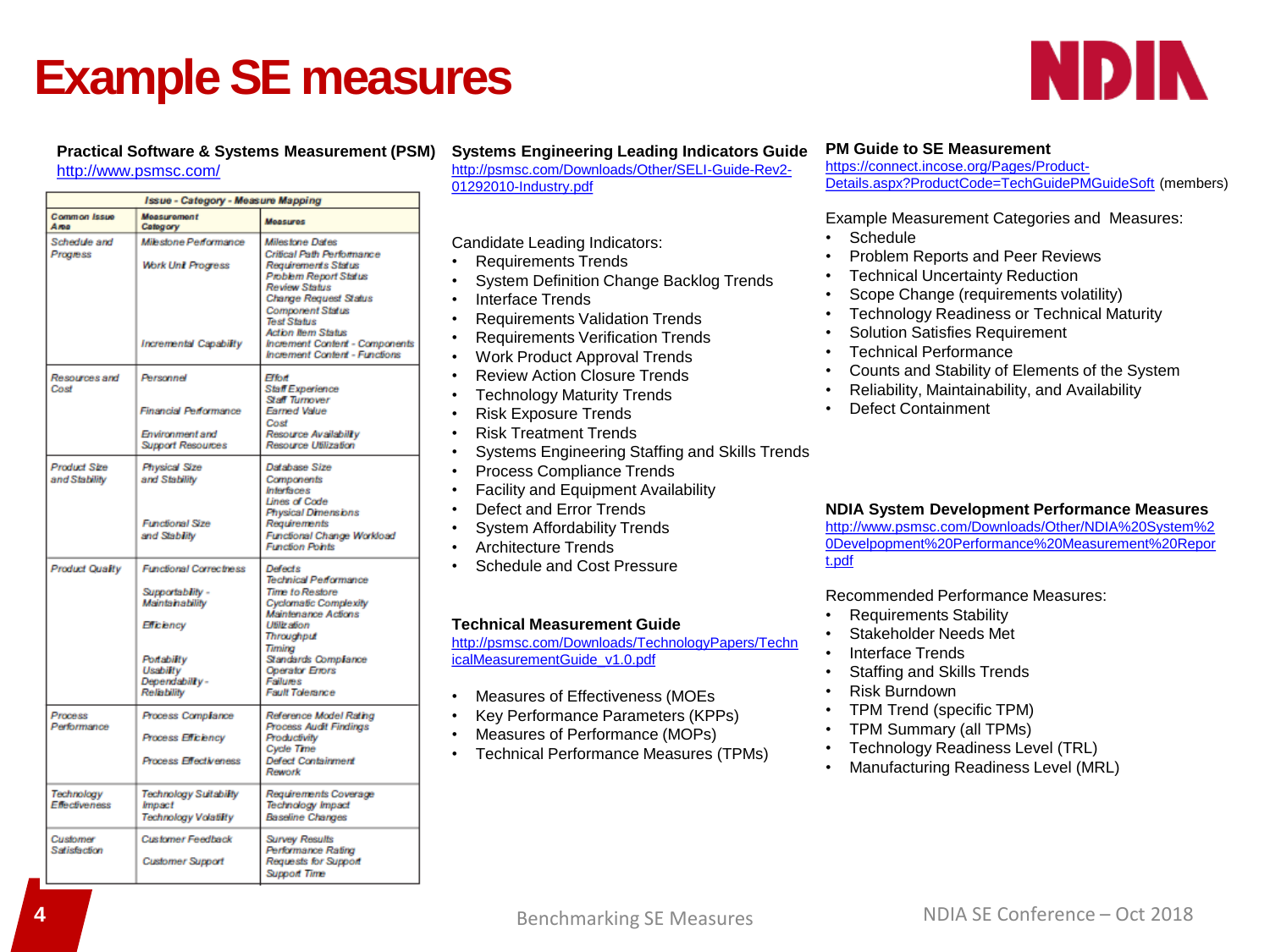### **How would you best characterize your organization?**





- **1. U.S. Government (DoD, agency)**
- **2. U.S. Defense Industry**
- **3. Academia / FFRDC**
- **4. Commercial Industry**
- **5. Other**

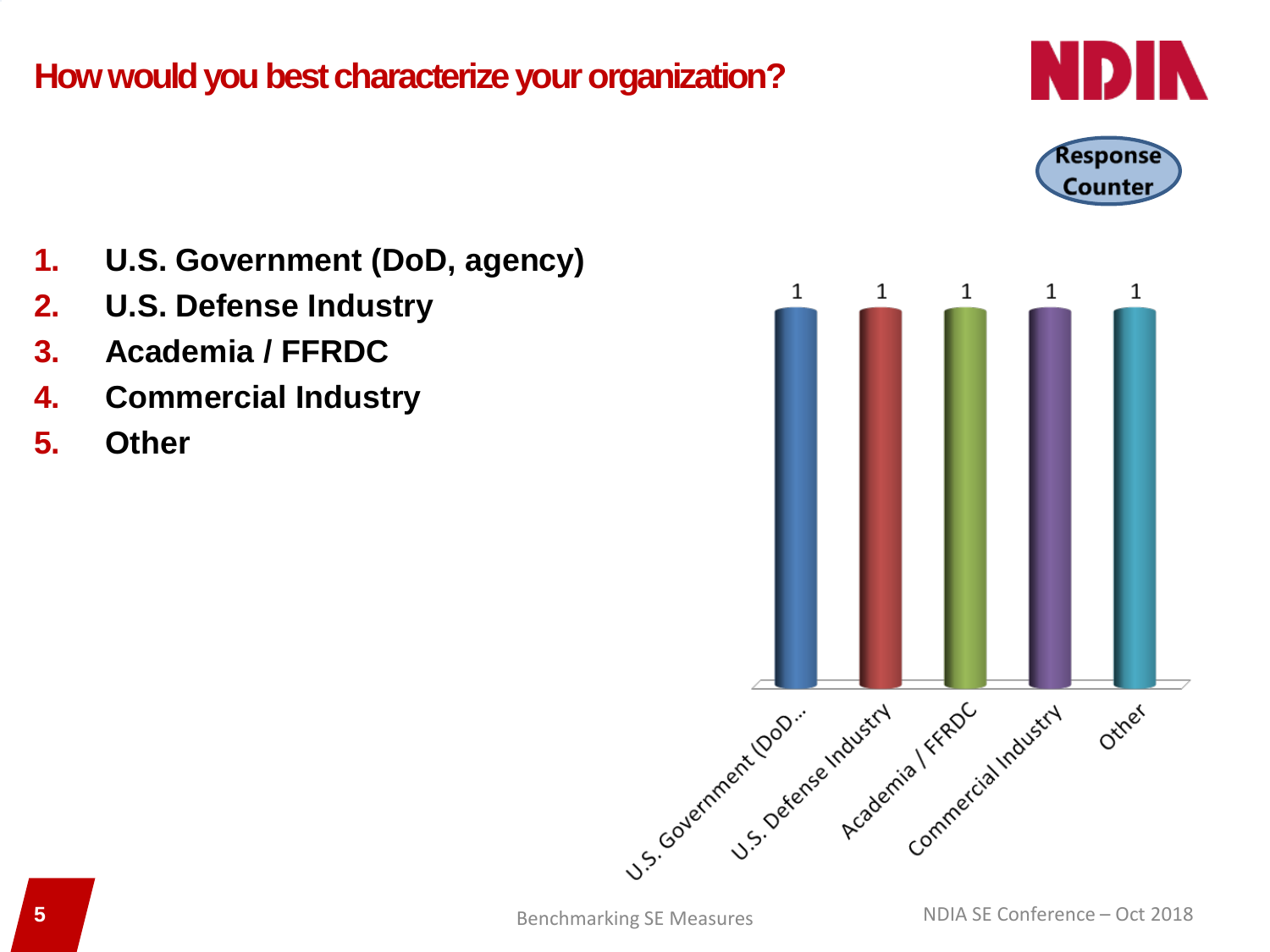# **Evaluations of SE Measures**



**We will be seeking your feedback on several common SE measures. Two separate evaluations are desired:**

- Usefulness: Is the measure itself ( $\geq$ 1 indicators) useful for providing insight?
- **Effectiveness: How effectively does your organization use it for SE?**

| <b>Sample of SE Measures</b>                  |                                     |  |
|-----------------------------------------------|-------------------------------------|--|
| <b>Requirements Stability</b><br>(Volatility) | Requirements Verification<br>Status |  |
| <b>Interface Status</b>                       | <b>Customer Satisfaction</b>        |  |
| <b>Technical Performance</b><br>(TPMs)        | <b>Technical Maturity (TRL)</b>     |  |
| <b>Review Action Item Closure</b>             | <b>Problem Report Status</b>        |  |
| Defect Containment and<br>Defect Trends       | Defect Density/Rework               |  |
| <b>Risk Status</b>                            | <b>Risk Mitigation Status</b>       |  |
| <b>Opportunity Status</b>                     | <b>Schedule Details</b>             |  |
| Product Size / Productivity                   |                                     |  |

### **Example:**

**Is [measure name] a useful SE measure, and how effectively is it used to provide insight and impactful action in yourorganization?**

- **1. Very Useful**
- **2. Useful**
- **3. Somewhat Useful**
- **4. Limited or No Usefulness**
- **5. Very Effective**
- **6. Effective**
- **7. Somewhat Effective**
- **8. Limited or No Effectiveness**





**We will evaluate as many of these as we have time for!**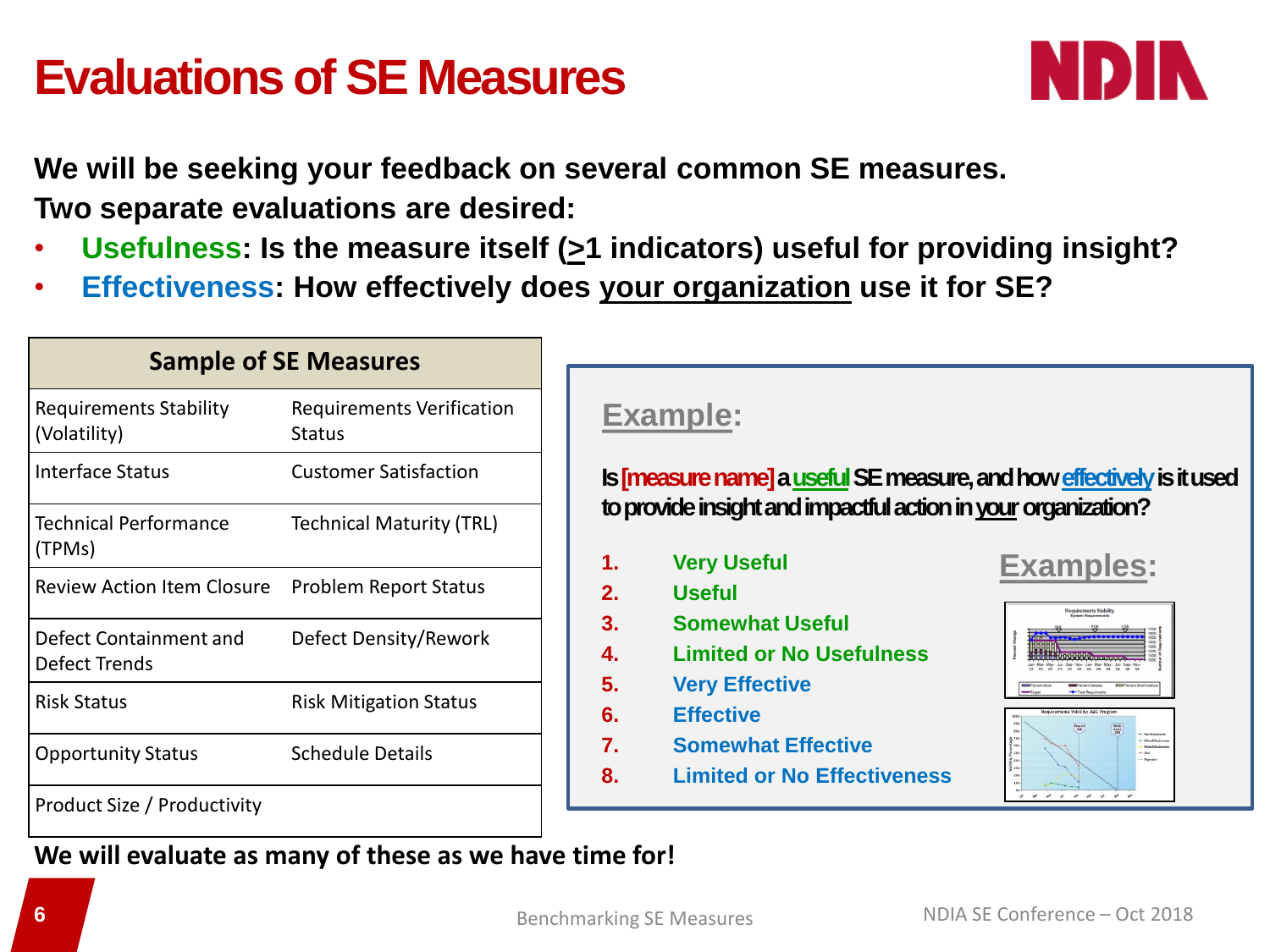### **Is Requirements Stability a useful SE measure, and how effectively is it** used to provide insight and impactful action in your organization?

(select 2 choices, 1 from each set below; usefulness, effectiveness) Is it a good SE measure? How much value does it actually provide to your organization?

**Requirements Volitility: ABC Program** 

Metric<br>Driven<br>SRR





**Examples: Requirements Stability, Requirements Volatility/Burndown**

one

 $9,70%$ 

 $\frac{6}{6}$  50%

 $\geq 40%$  $\frac{1}{8}$  30%

 $60%$ 



- **1. Very Useful**
- **2. Useful**
- **3. Somewhat Useful**
- **4. Limited or No Usefulness**
- **5. Very Effective**
- **6. Effective**
- **7. Somewhat Effective**
- **8. Limited or No Effectiveness**

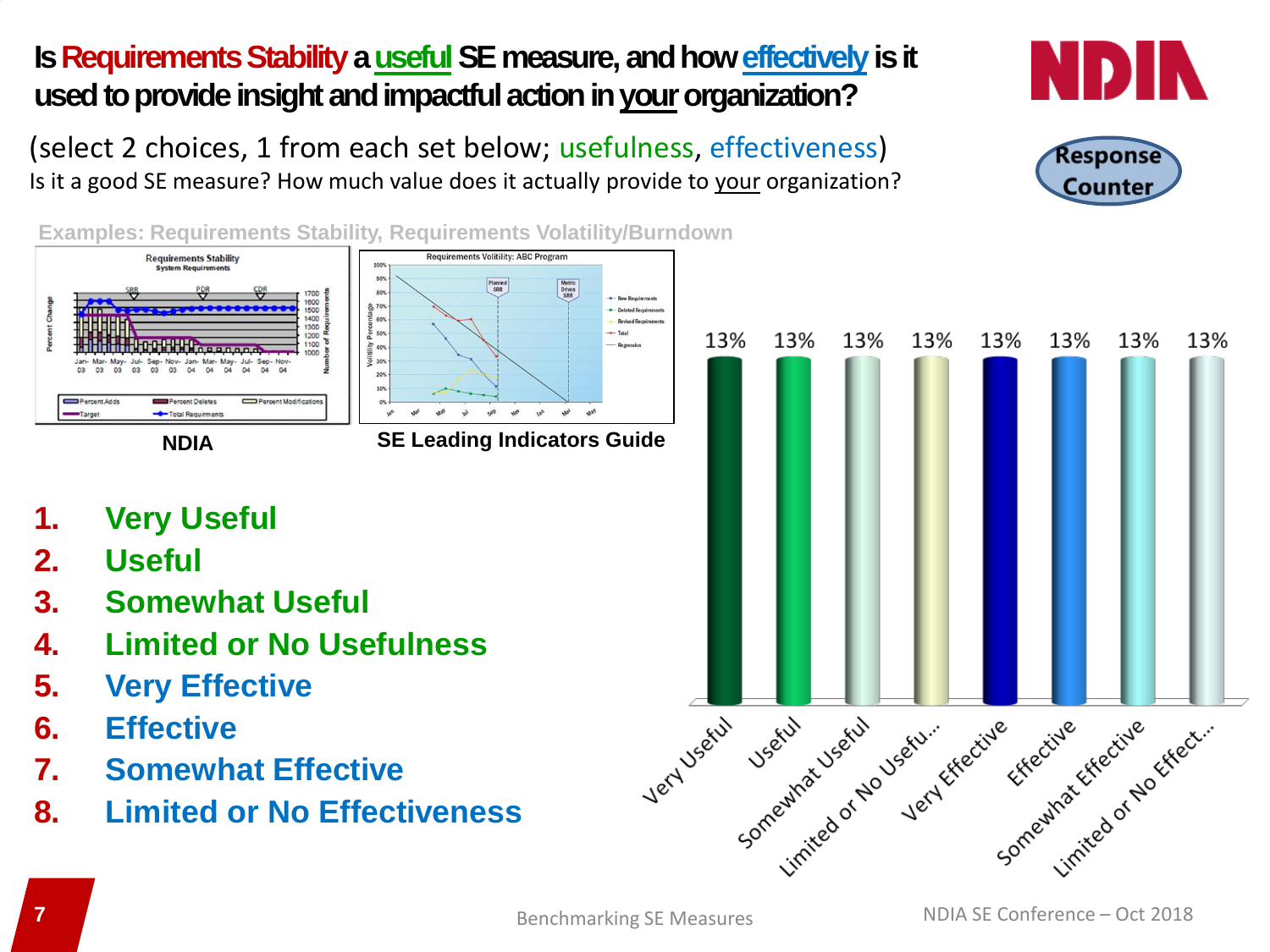### **Is Requirements Verification Status a useful SE measure, and how effectively is it used to provide insight and impactful action in your organization?**

**Unverified Reat** erification Plan

(select 2 choices, 1 from each set below; usefulness, effectiveness) Is it a good SE measure? How much value does it actually provide to your organization?

> 21 22 23 24 25 26

Week

200 150 100

Req

**Examples: Requirements Verified (plan vs. actual)**



**SE Leading Indicators Guide PM Guide to SE Measures**

- **1. Very Useful**
- **2. Useful**
- **3. Somewhat Useful**
- **4. Limited or No Usefulness**
- **5. Very Effective**
- **6. Effective**
- **7. Somewhat Effective**
- **8. Limited or No Effectiveness**

13%

13%

13%

13%

13%

13%





13%

13%

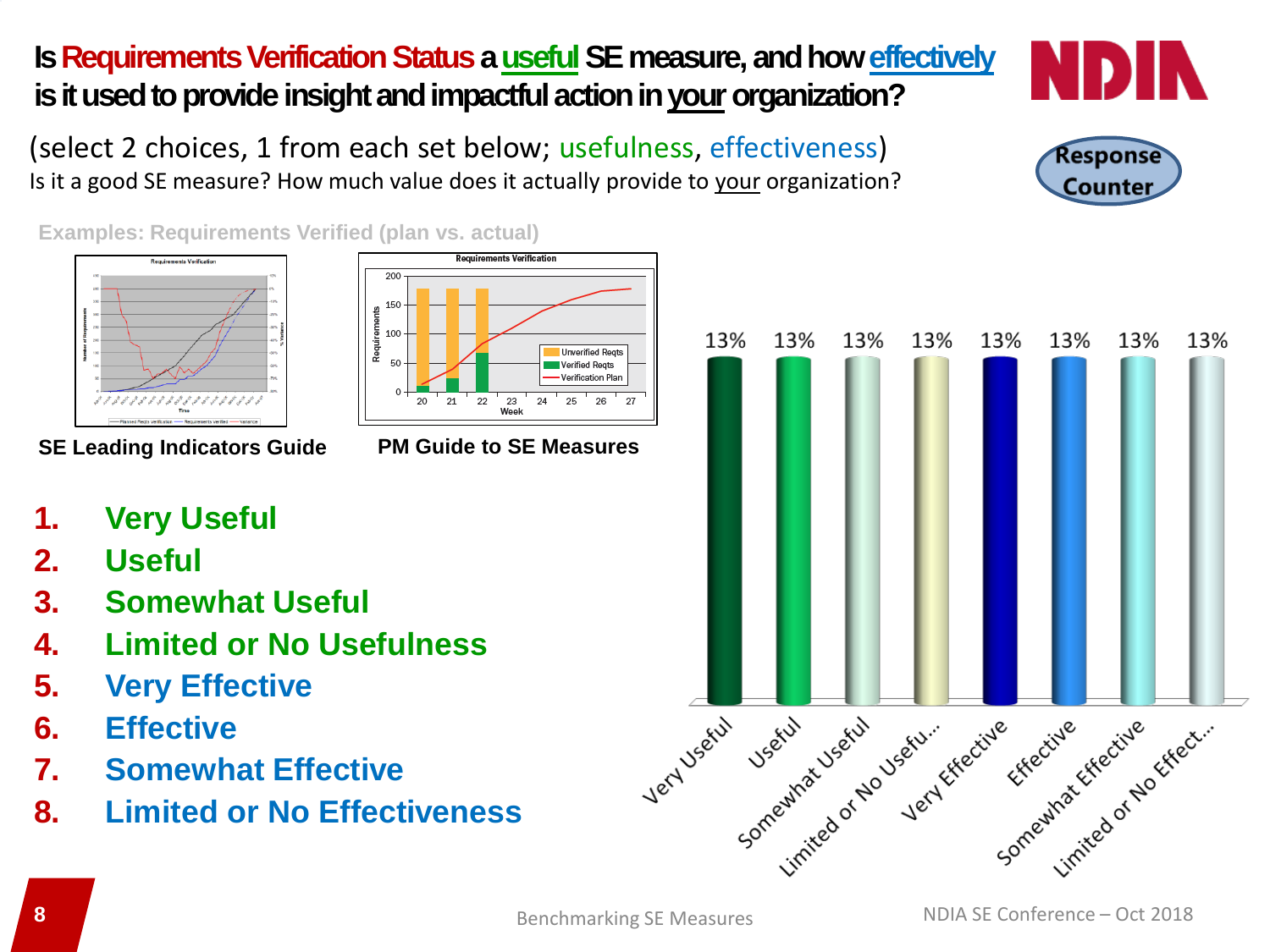## **Is Interface Status a useful SE measure, and how effectively is it** used to provide insight and impactful action in your organization?

(select 2 choices, 1 from each set below; usefulness, effectiveness) Is it a good SE measure? How much value does it actually provide to your organization?

**Examples: Interface Completion Status, Interface Stability**







**NDIA PSM**

- **1. Very Useful**
- **2. Useful**
- **3. Somewhat Useful**
- **4. Limited or No Usefulness**
- **5. Very Effective**
- **6. Effective**
- **7. Somewhat Effective**
- **8. Limited or No Effectiveness**



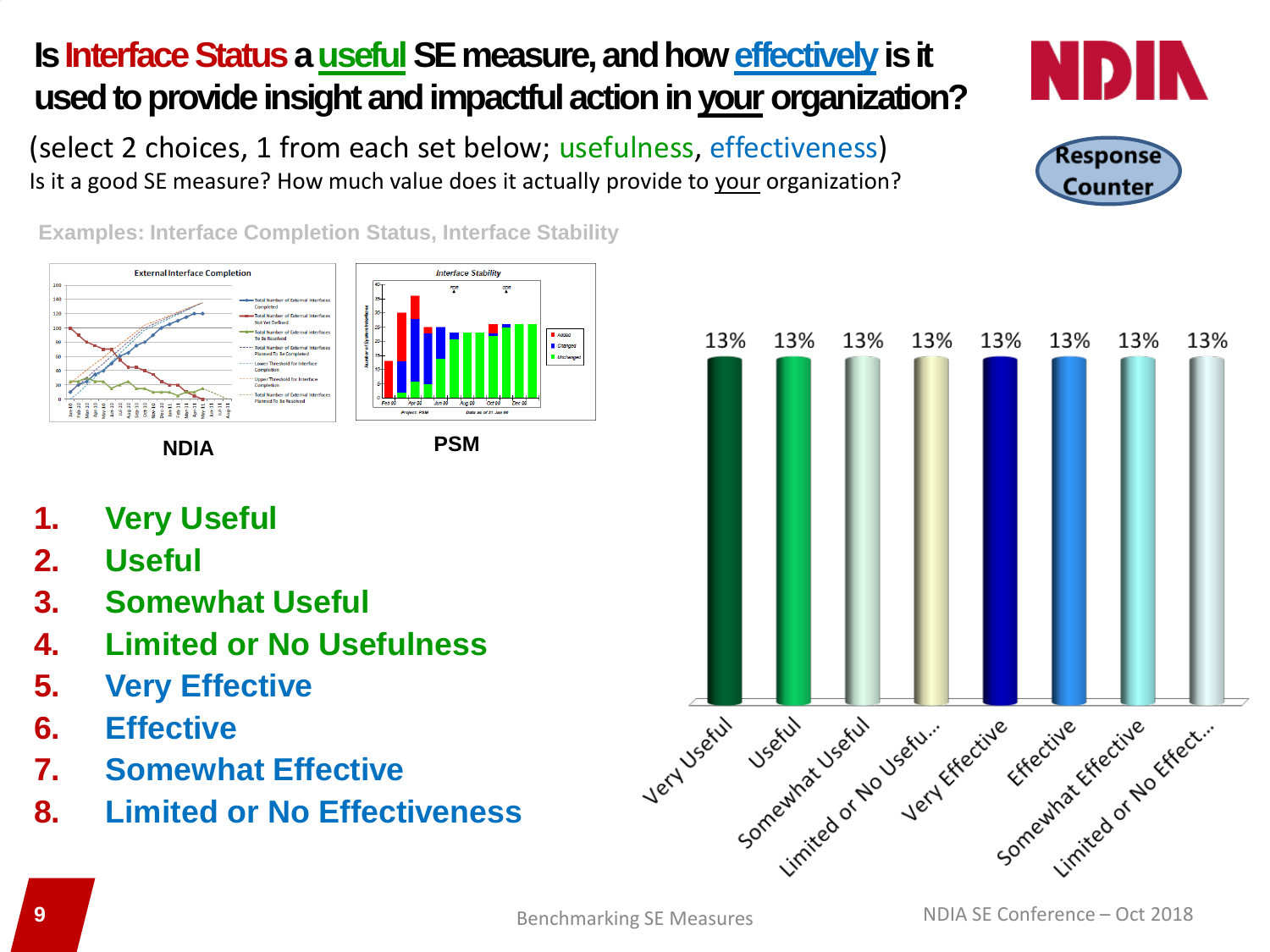### **Is Customer Satisfaction a useful SE measure, and how effectively is it used** to provide insight and impactful action in your organization?

(select 2 choices, 1 from each set below; usefulness, effectiveness) Is it a good SE measure? How much value does it actually provide to your organization?

**Examples: Customer Surveys, Trouble Tickets Customer Satisfaction Survey Total Calls Per Month by Priority** 83/205 surveys returned Medium High Routin No Respon Data as of 31 Mar 99 **PSM PSM**

- **1. Very Useful**
- **2. Useful**
- **3. Somewhat Useful**
- **4. Limited or No Usefulness**
- **5. Very Effective**
- **6. Effective**
- **7. Somewhat Effective**
- **8. Limited or No Effectiveness**





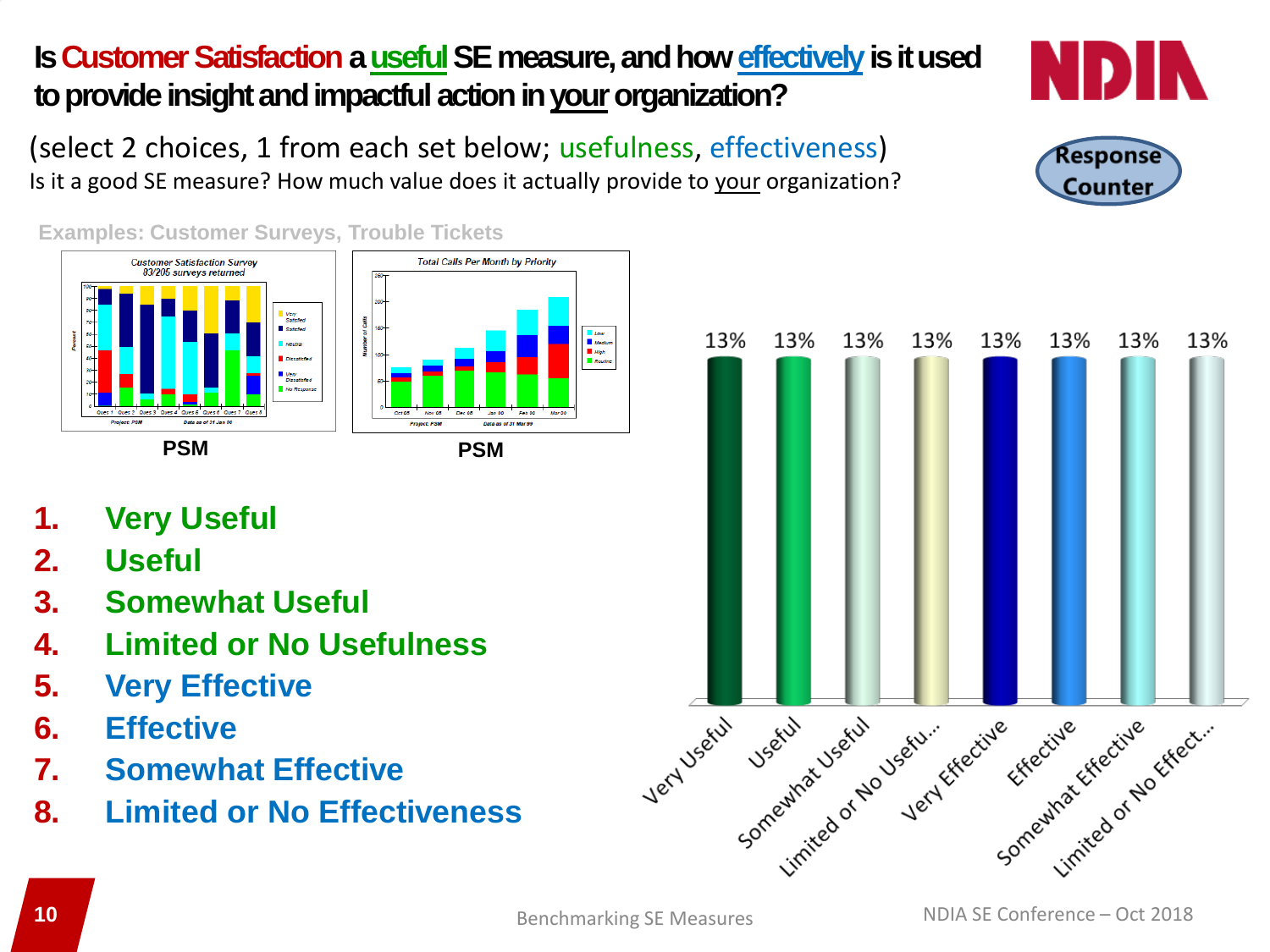### **Is Technical Performance a useful SE measure, and how effectively is it** used to provide insight and impactful action in your organization?

(select 2 choices, 1 from each set below; usefulness, effectiveness) Is it a good SE measure? How much value does it actually provide to your organization?



**Stakeholder Needs Met** 

### **SE Leading Indicators Guide NDIA**

*See also INCOSE Technical Measurement Guide for details of MOEs, MOPs, KPPs, TPMs*

- **1. Very Useful**
- **2. Useful**
- **3. Somewhat Useful**
- **4. Limited or No Usefulness**
- **5. Very Effective**
- **6. Effective**
- **7. Somewhat Effective**
- **8. Limited or No Effectiveness**



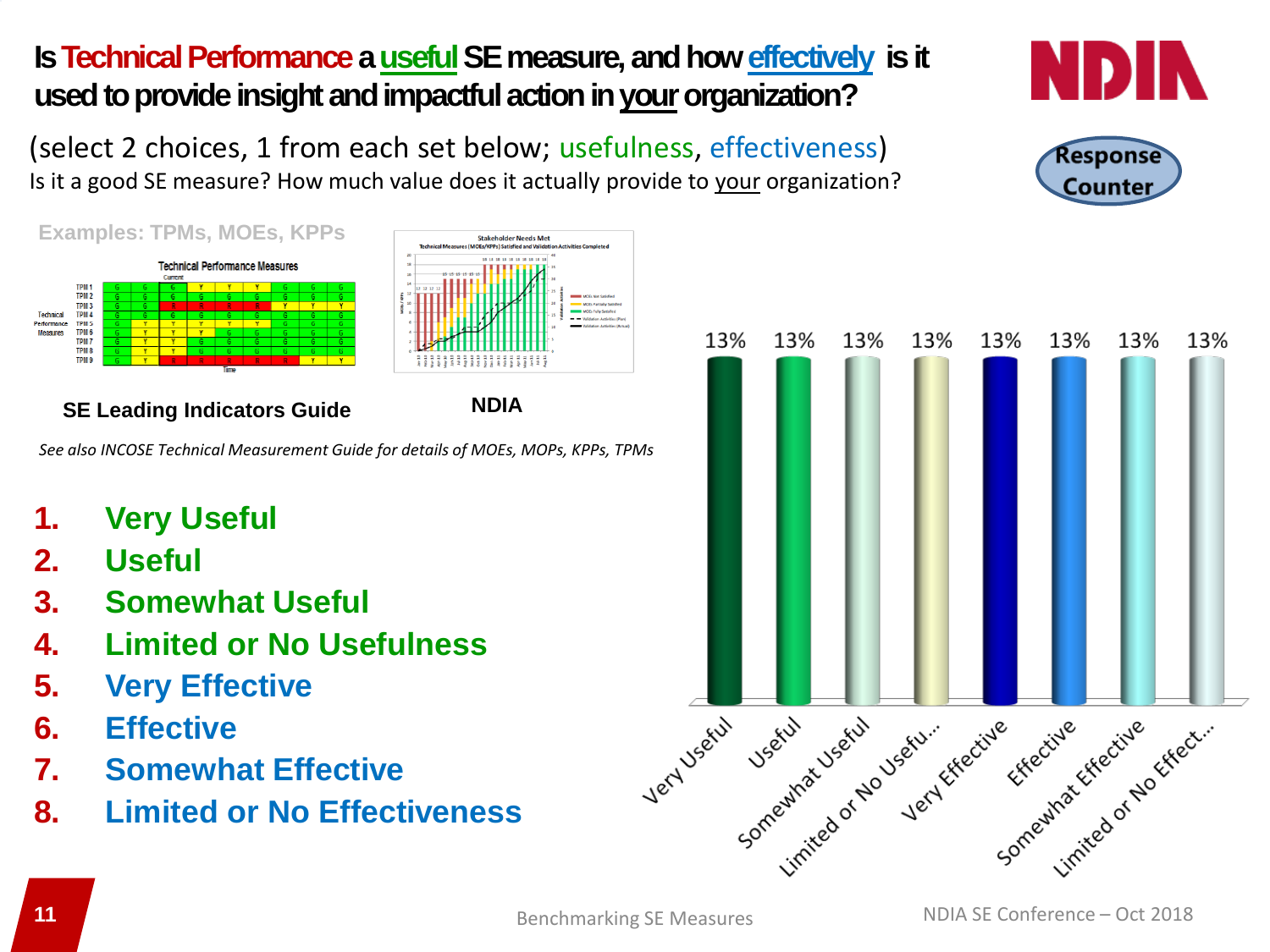### **Is Technical Maturity a useful SE measure, and how effectively is it used to** provide insight and impactful action in your organization?

(select 2 choices, 1 from each set below; usefulness, effectiveness) Is it a good SE measure? How much value does it actually provide to your organization?

÷.

TRL1 TRL<sub>2</sub> TRL3 TRI 4 **Technical Maturity** 

**Examples: Technology Readiness Level (TRL)**



**NDIA PM Guide to SE Measurement**

- Minimum maturity

- **1. Very Useful**
- **2. Useful**
- **3. Somewhat Useful**
- **4. Limited or No Usefulness**
- **5. Very Effective**
- **6. Effective**
- **7. Somewhat Effective**
- **8. Limited or No Effectiveness**





Counte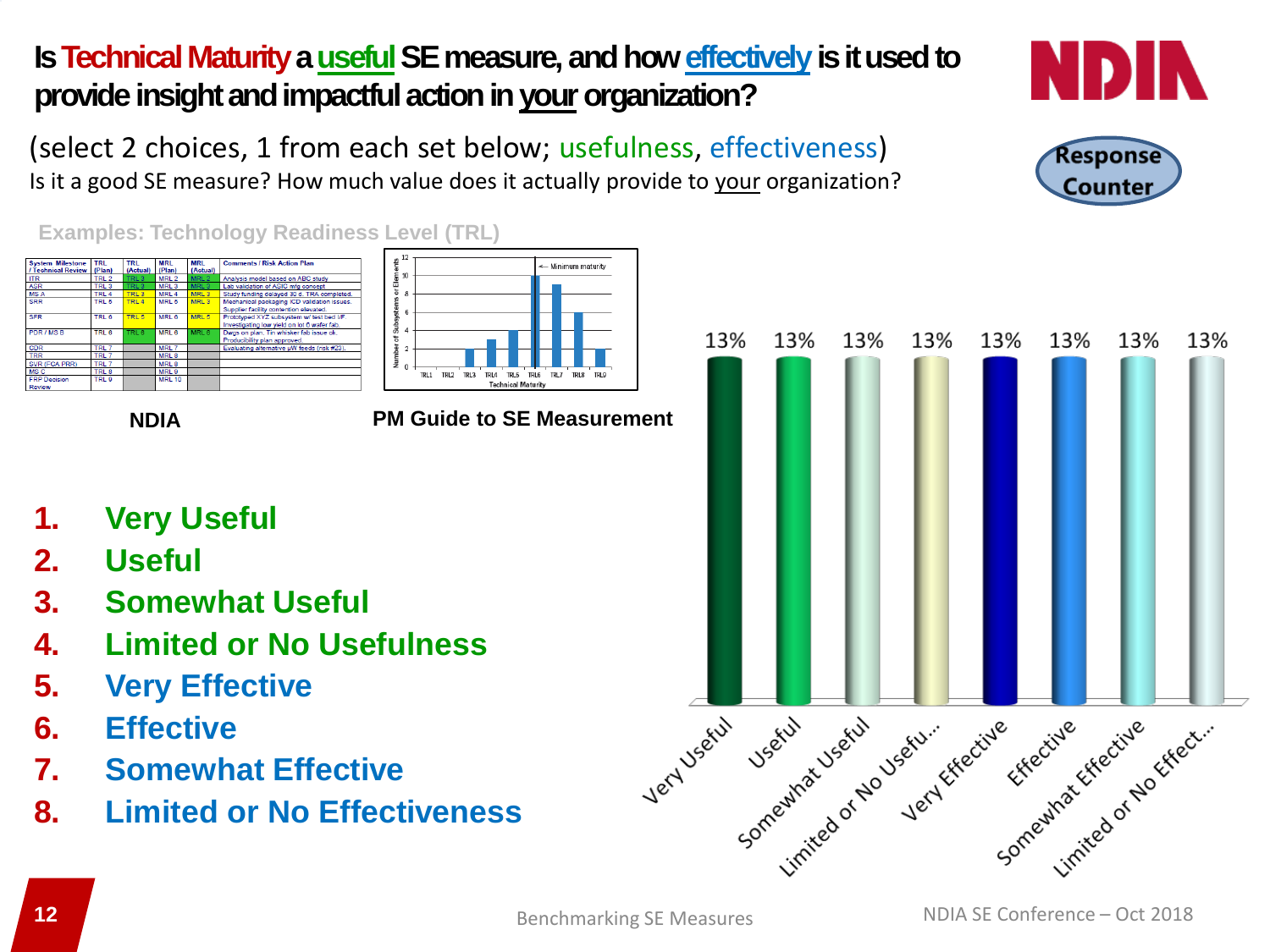### **Is Review Action Item Closure a useful SE measure, and how effectively is** it used to provide insight and impactful action in your organization?

(select 2 choices, 1 from each set below; usefulness, effectiveness) Is it a good SE measure? How much value does it actually provide to your organization?

**Action Itam Status** 

**Examples: Action Item Status from Reviews, Closure Aging**



**SE Leading Indicator Guide**

- **1. Very Useful**
- **2. Useful**
- **3. Somewhat Useful**
- **4. Limited or No Usefulness**
- **5. Very Effective**
- **6. Effective**
- **7. Somewhat Effective**
- **8. Limited or No Effectiveness**





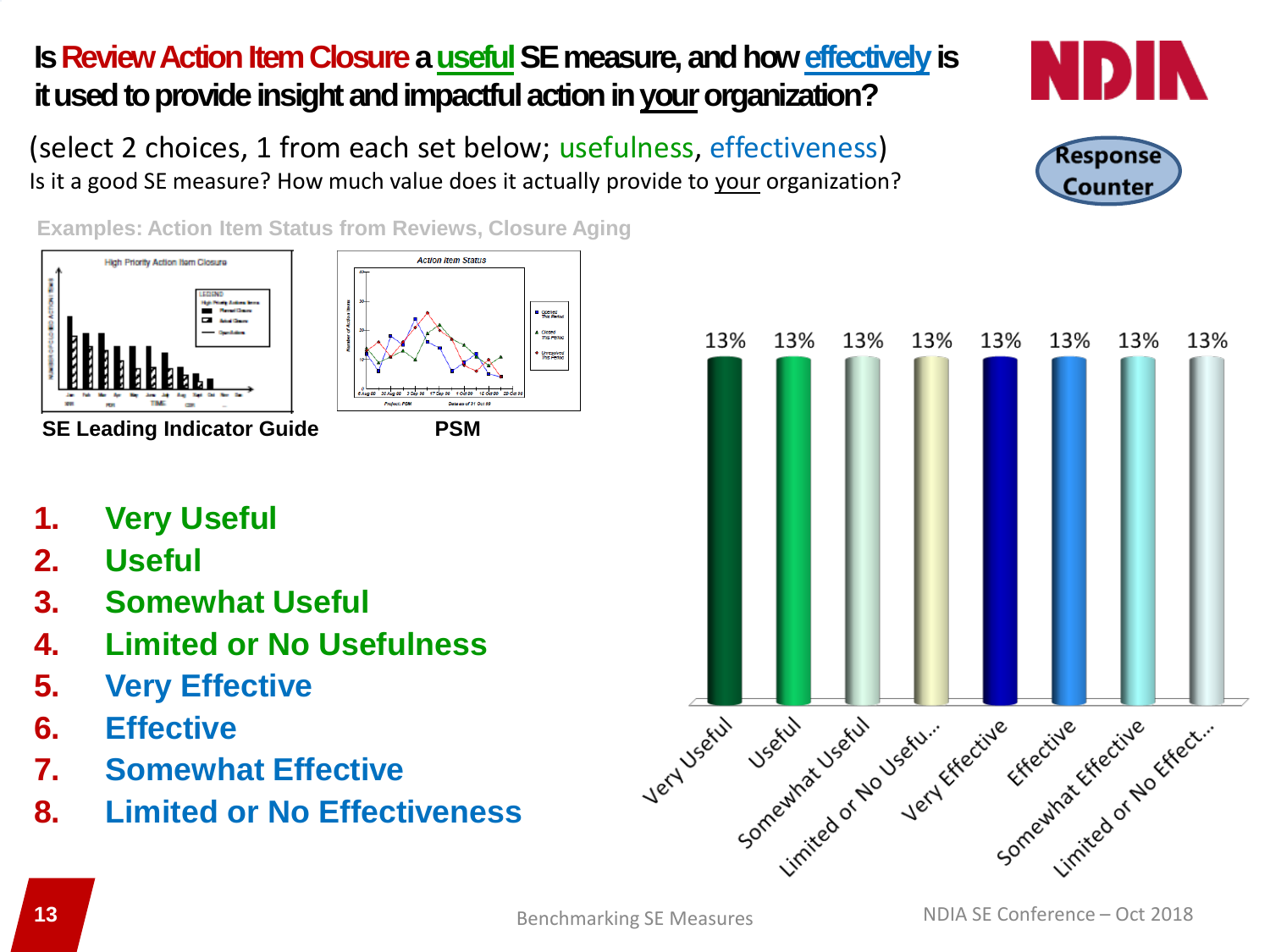### **Is Problem Report Status a useful SE measure, and how effectively is it** used to provide insight and impactful action in your organization?

(select 2 choices, 1 from each set below; usefulness, effectiveness) Is it a good SE measure? How much value does it actually provide to your organization?

**Examples: Open/Closed Status, Prioritization, Categorization**



- **1. Very Useful**
- **2. Useful**
- **3. Somewhat Useful**
- **4. Limited or No Usefulness**
- **5. Very Effective**
- **6. Effective**
- **7. Somewhat Effective**
- **8. Limited or No Effectiveness**



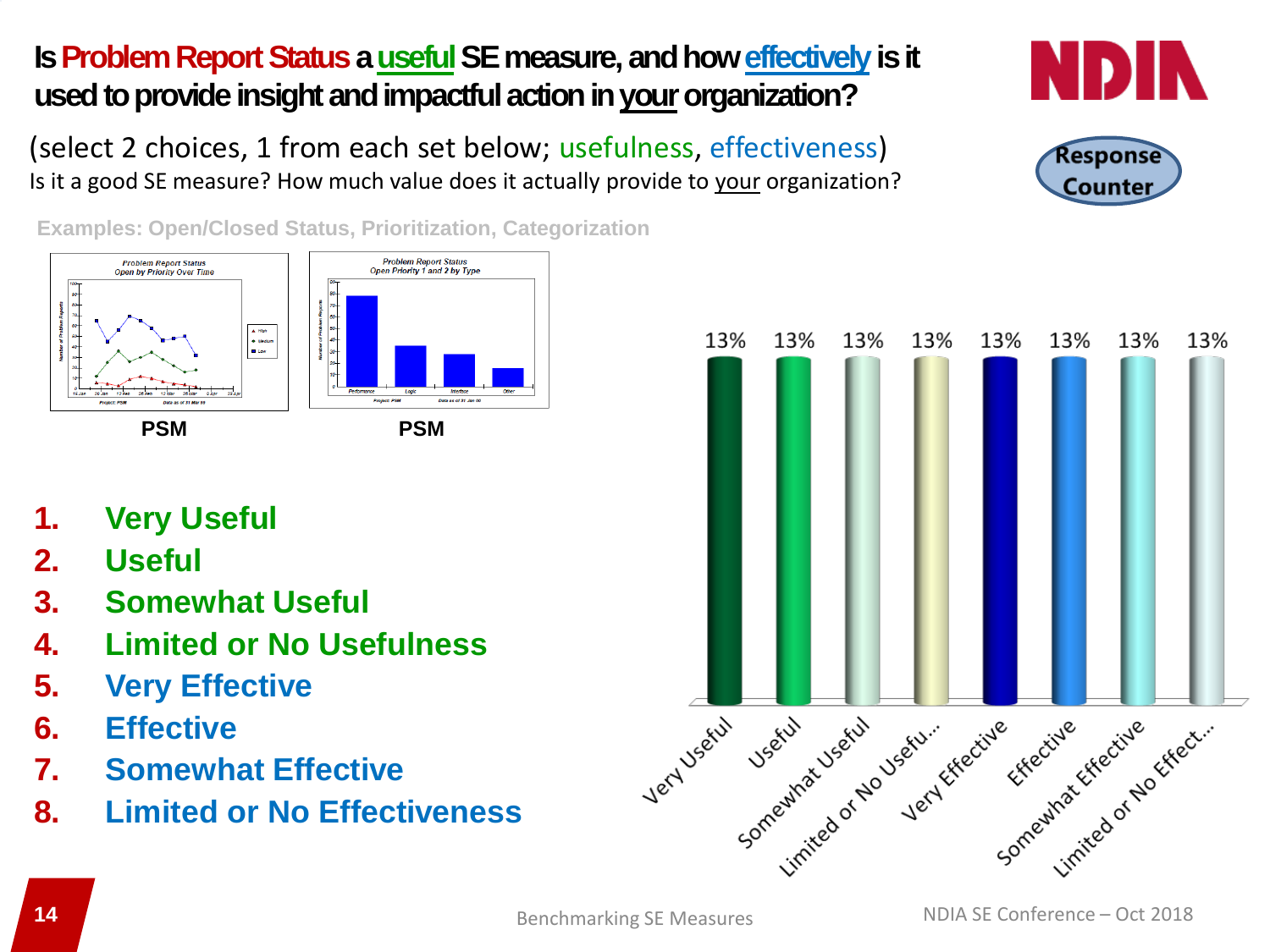13%

### Are Defect Containment and Defect Trends useful SE measures, and how **effectively** are they used to provide insight and impactful action in your **organization?**

**SE Leading Indicators Guide**

(select 2 choices, 1 from each set below; usefulness, effectiveness) Is it a good SE measure? How much value does it actually provide to your organization?

**Examples: Defect Containment, Escapes, Defect Profile (plan vs. actual)**



Requirements Defects Discovered After<br>Requirements Phase

- **1. Very Useful**
- **2. Useful**
- **3. Somewhat Useful**
- **4. Limited or No Usefulness**
- **5. Very Effective**
- **6. Effective**
- **7. Somewhat Effective**
- **8. Limited or No Effectiveness**



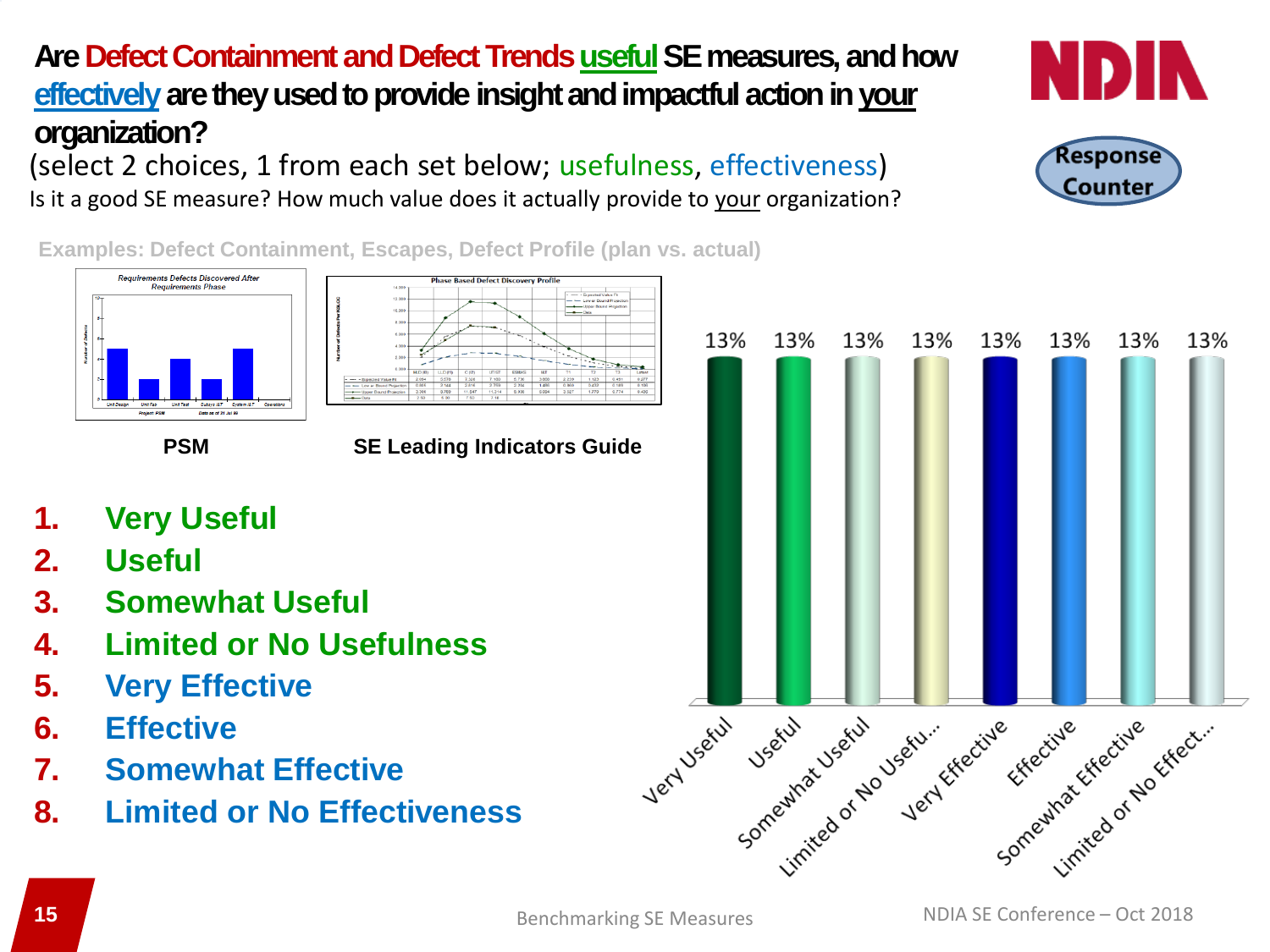### Are Defect Density and Rework useful SE measures, and how effectively are they used to provide insight and impactful action in your organization?

(select 2 choices, 1 from each set below; usefulness, effectiveness) Is it a good SE measure? How much value does it actually provide to your organization?

**Examples: Defects / Size, Rework Effort, COPQ**





 $\overline{\phantom{a}}$  part

- **1. Very Useful**
- **2. Useful**
- **3. Somewhat Useful**
- **4. Limited or No Usefulness**
- **5. Very Effective**
- **6. Effective**
- **7. Somewhat Effective**
- **8. Limited or No Effectiveness**



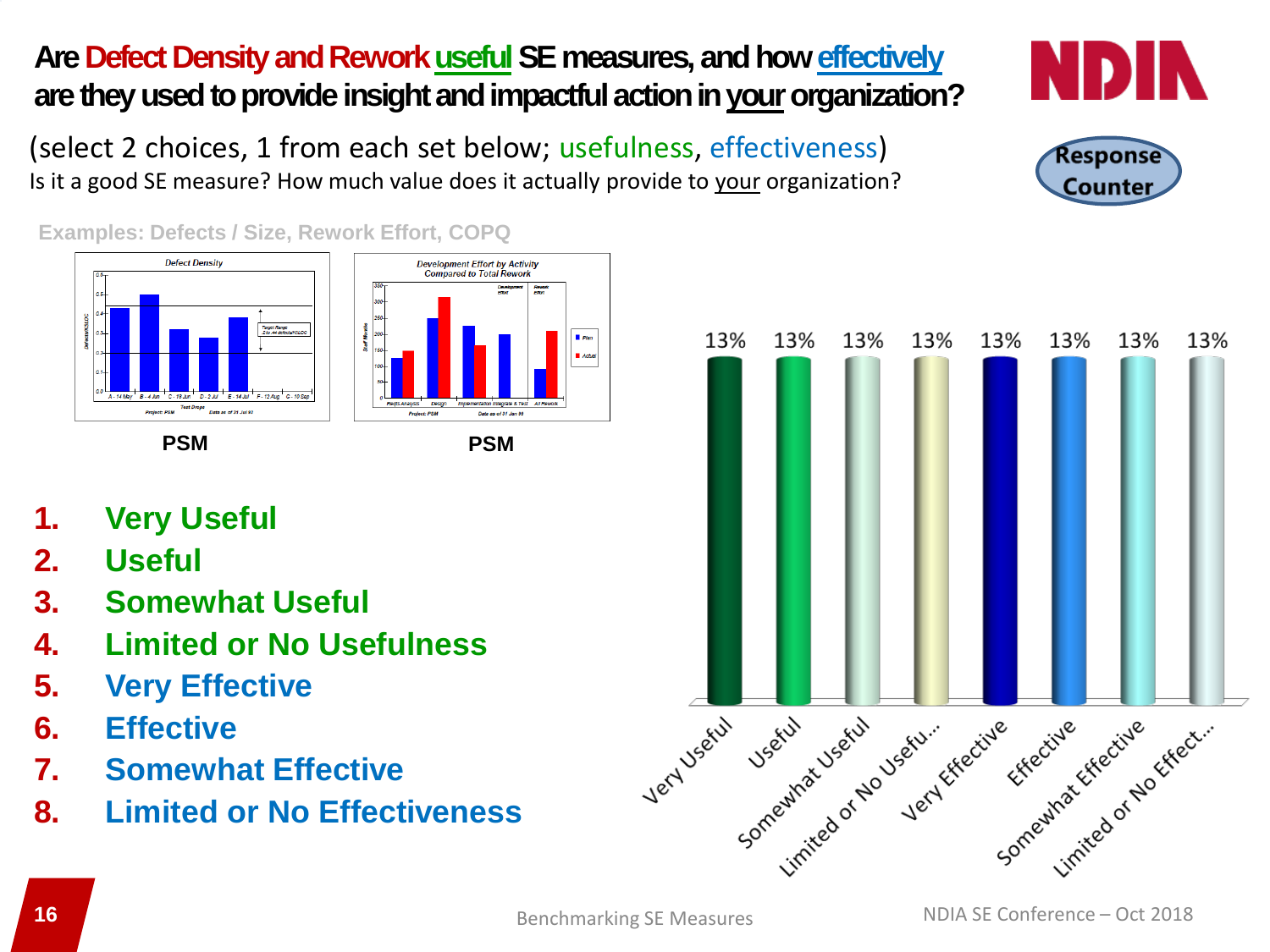## **Is Risk Status a useful SE measure, and how effectively is it used** to provide insight and impactful action in your organization?

(select 2 choices, 1 from each set below; usefulness, effectiveness) Is it a good SE measure? How much value does it actually provide to your organization?

3103 - Open Rick Artiens by S

uct (AI) [2] WBS Level (AI) [2]

**PSM**

**Examples: Risk Matrix, Risk Summary**



**DoD Risk, Issue, and Opportunity Guide**

- **1. Very Useful**
- **2. Useful**
- **3. Somewhat Useful**
- **4. Limited or No Usefulness**
- **5. Very Effective**
- **6. Effective**
- **7. Somewhat Effective**
- **8. Limited or No Effectiveness**





Counte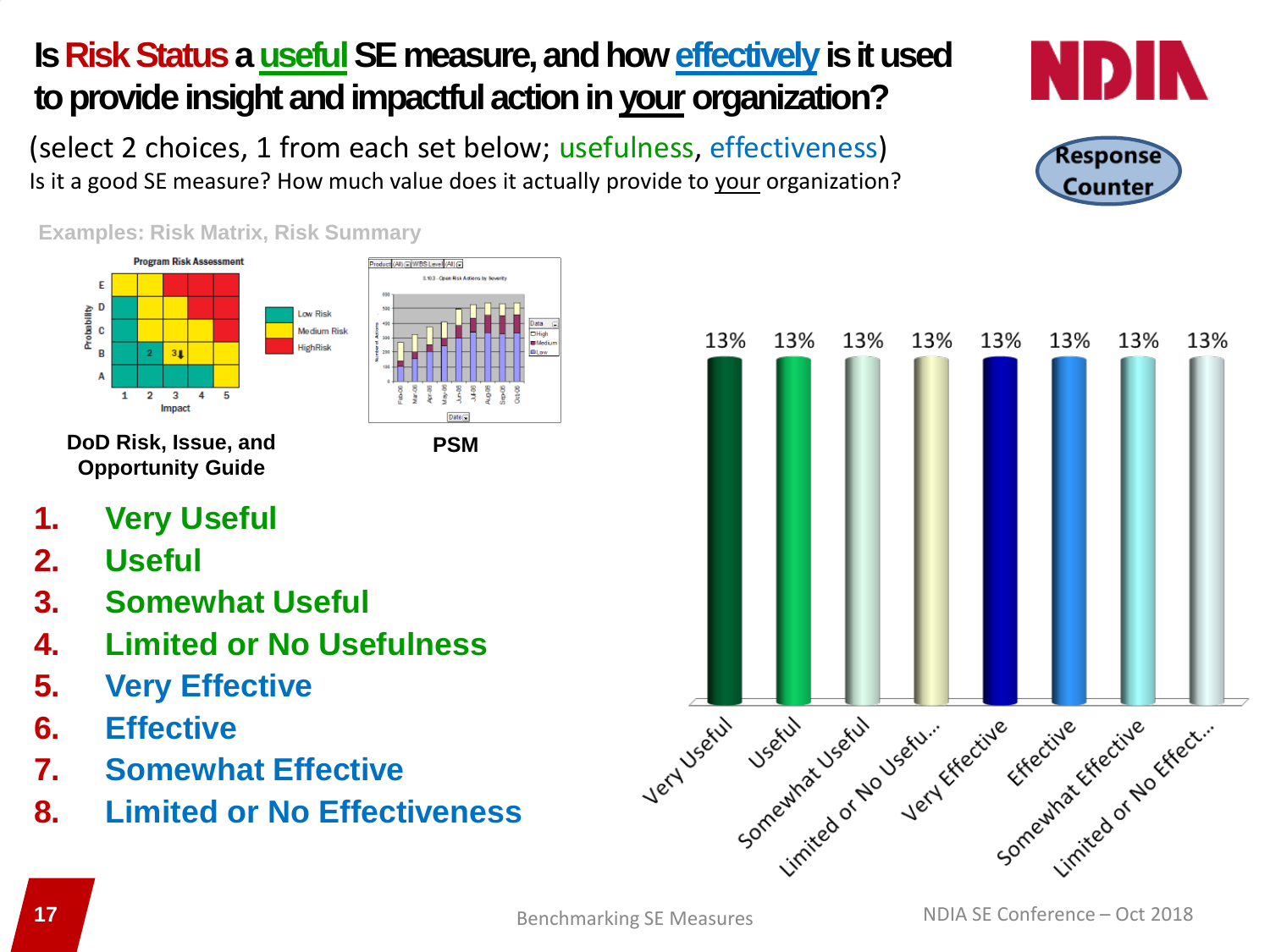### **Is Risk Mitigation Status a useful SE measure, and how effectively is it** used to provide insight and impactful action in your organization?

(select 2 choices, 1 from each set below; usefulness, effectiveness) Is it a good SE measure? How much value does it actually provide to your organization?

**Examples: Risk Treatment Actions, Risk Burndown**





**Opportunity Guide**

**DoD Risk, Issue, and SE Leading Indicators Guide**

- **1. Very Useful**
- **2. Useful**
- **3. Somewhat Useful**
- **4. Limited or No Usefulness**
- **5. Very Effective**
- **6. Effective**
- **7. Somewhat Effective**
- **8. Limited or No Effectiveness**





Counte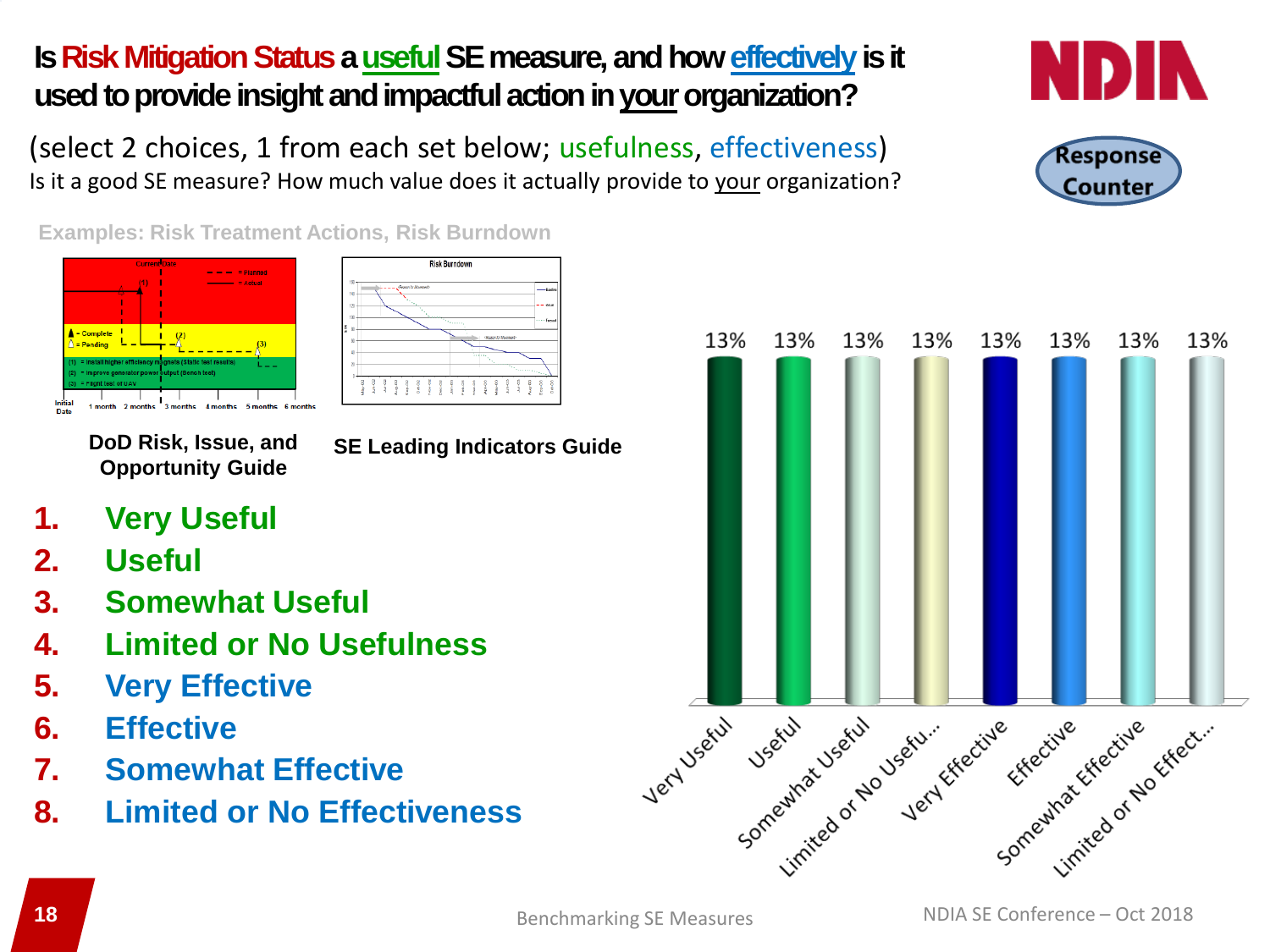### **Is Opportunity Status a useful SE measures, and how effectively is it used** to provide insight and impactful action in your organization?

(select 2 choices, 1 from each set below; usefulness, effectiveness) Is it a good SE measure? How much value does it actually provide to your organization?

**Examples: Opportunity Register**

**Defense Acquisition Guidebook**

- **1. Very Useful**
- **2. Useful**
- **3. Somewhat Useful**
- **4. Limited or No Usefulness**
- **5. Very Effective**
- **6. Effective**
- **7. Somewhat Effective**
- **8. Limited or No Effectiveness**

13%

13%

13%

13%

13%

13%







13%

13%

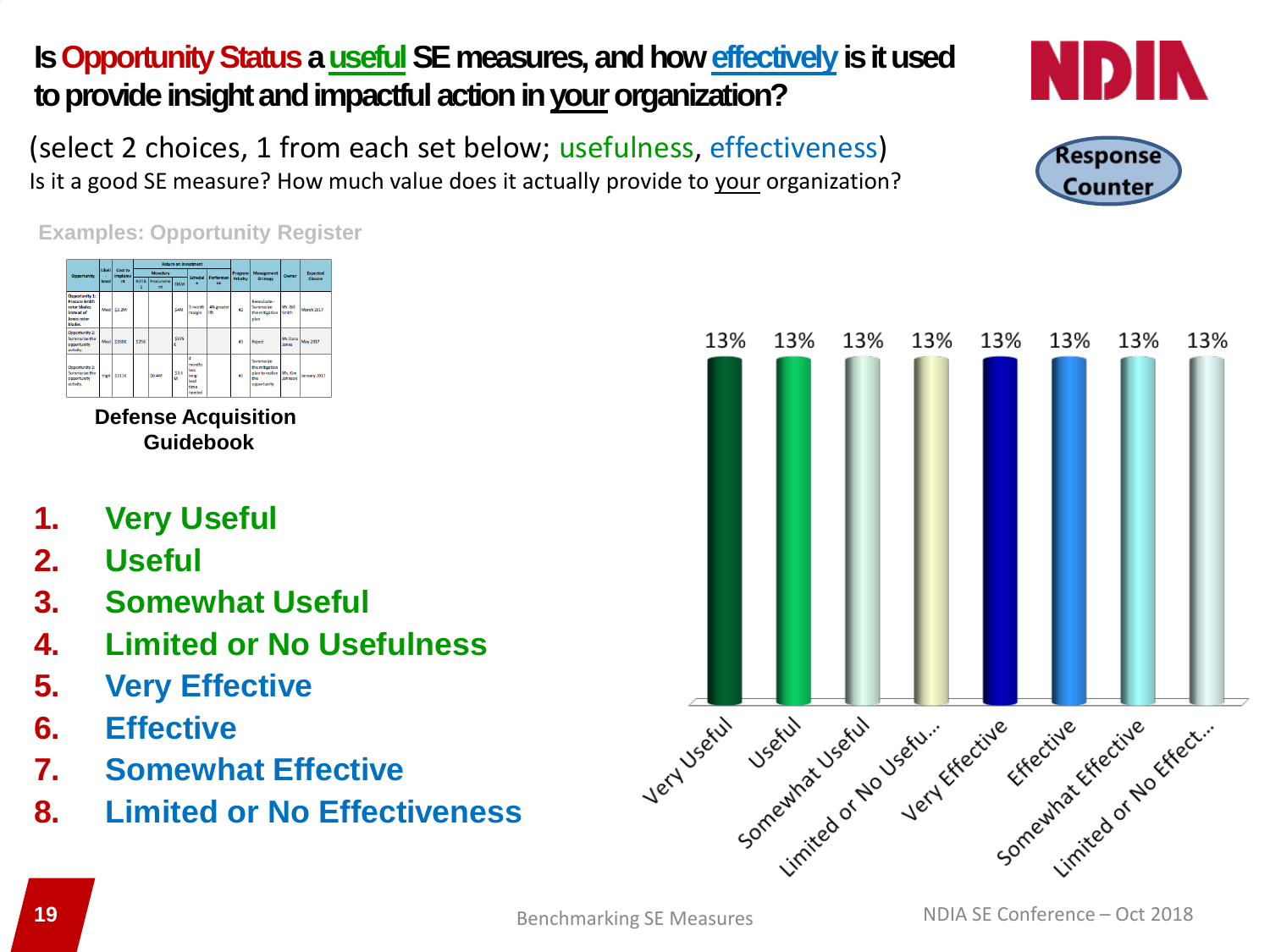### **Is Schedule Detail a useful SE measure, and how effectively is it used to** provide insight and impactful action in your organization?

(select 2 choices, 1 from each set below; usefulness, effectiveness) Is it a good SE measure? How much value does it actually provide to your organization?

**Examples: Schedule Performance (SPI), Schedule Inchstones**



- **1. Very Useful**
- **2. Useful**
- **3. Somewhat Useful**
- **4. Limited or No Usefulness**
- **5. Very Effective**
- **6. Effective**
- **7. Somewhat Effective**
- **8. Limited or No Effectiveness**







espons Counte



+ Planned Starts (Cu Actual Starts (Cum)

-Planned Stops (Cum)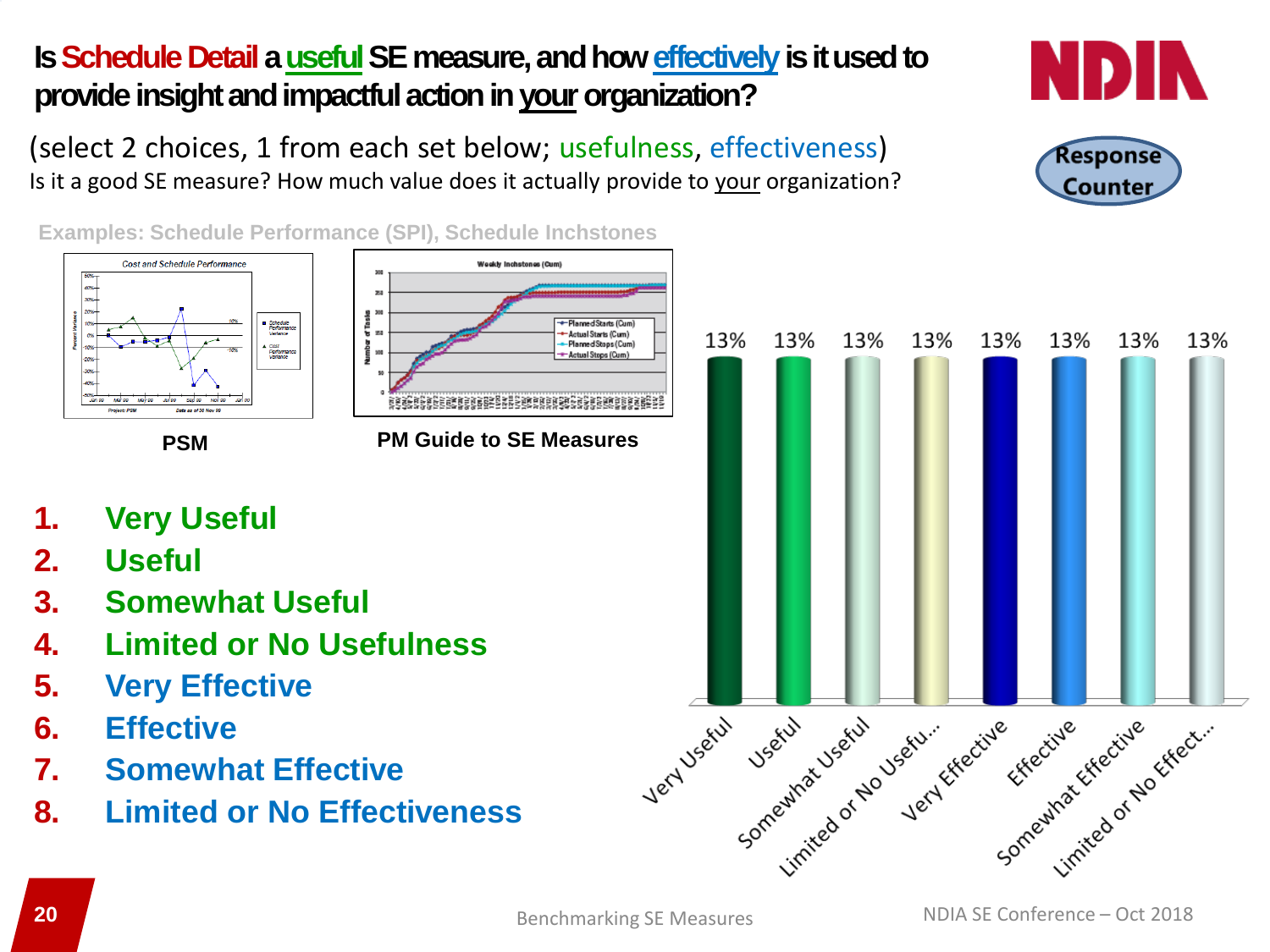### **Is Product Size / Productivity a useful SE measure, and how effectively is it** used to provide insight and impactful action in your organization?

(select 2 choices, 1 from each set below; usefulness, effectiveness) Is it a good SE measure? How much value does it actually provide to your organization?

**Examples: Size (plan vs. actual), Productivity (qty / effort)**





- **1. Very Useful**
- **2. Useful**
- **3. Somewhat Useful**
- **4. Limited or No Usefulness**
- **5. Very Effective**
- **6. Effective**
- **7. Somewhat Effective**
- **8. Limited or No Effectiveness**